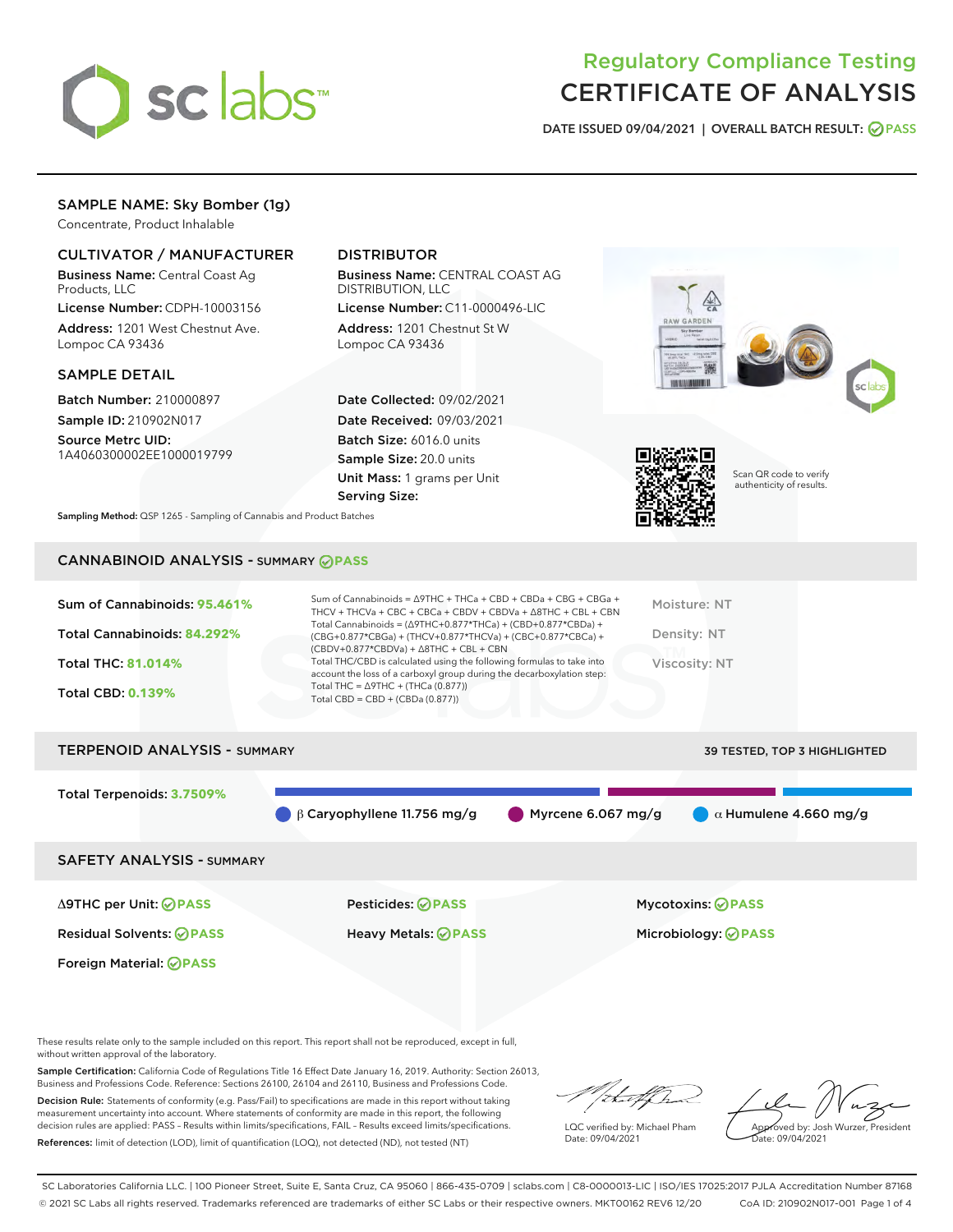



SKY BOMBER (1G) | DATE ISSUED 09/04/2021 | OVERALL BATCH RESULT: @ PASS

#### CANNABINOID TEST RESULTS - 09/03/2021 2 PASS

Tested by high-performance liquid chromatography with diode-array detection (HPLC-DAD). **Method:** QSP 1157 - Analysis of Cannabinoids by HPLC-DAD

#### TOTAL CANNABINOIDS: **84.292%**

Total Cannabinoids (Total THC) + (Total CBD) + (Total CBG) + (Total THCV) + (Total CBC) + (Total CBDV) + ∆8THC + CBL + CBN

TOTAL THC: **81.014%** Total THC (∆9THC+0.877\*THCa)

TOTAL CBD: **0.139%**

Total CBD (CBD+0.877\*CBDa)

TOTAL CBG: 1.95% Total CBG (CBG+0.877\*CBGa)

TOTAL THCV: 0.367% Total THCV (THCV+0.877\*THCVa)

TOTAL CBC: 0.822% Total CBC (CBC+0.877\*CBCa)

TOTAL CBDV: ND Total CBDV (CBDV+0.877\*CBDVa)

| <b>COMPOUND</b>  | LOD/LOQ<br>(mg/g)          | <b>MEASUREMENT</b><br><b>UNCERTAINTY</b><br>(mg/g) | <b>RESULT</b><br>(mg/g) | <b>RESULT</b><br>(%) |
|------------------|----------------------------|----------------------------------------------------|-------------------------|----------------------|
| <b>THCa</b>      | 0.05/0.14                  | ±22.526                                            | 876.50                  | 87.650               |
| <b>A9THC</b>     | 0.06 / 0.26                | ±1.426                                             | 41.45                   | 4.145                |
| <b>CBGa</b>      | 0.1/0.2                    | ±0.90                                              | 17.3                    | 1.73                 |
| <b>CBCa</b>      | 0.07 / 0.28                | ±0.397                                             | 8.12                    | 0.812                |
| <b>CBG</b>       | 0.06/0.19                  | ±0.172                                             | 4.37                    | 0.437                |
| <b>THCVa</b>     | 0.07/0.20                  | ±0.199                                             | 4.18                    | 0.418                |
| <b>CBDa</b>      | 0.02/0.19                  | ±0.046                                             | 1.59                    | 0.159                |
| <b>CBC</b>       | 0.2 / 0.5                  | $\pm 0.03$                                         | 1.1                     | 0.11                 |
| $\triangle$ 8THC | 0.1/0.4                    | N/A                                                | <b>ND</b>               | <b>ND</b>            |
| <b>THCV</b>      | 0.1/0.2                    | N/A                                                | <b>ND</b>               | <b>ND</b>            |
| <b>CBD</b>       | 0.07/0.29                  | N/A                                                | <b>ND</b>               | <b>ND</b>            |
| <b>CBDV</b>      | 0.04 / 0.15                | N/A                                                | <b>ND</b>               | <b>ND</b>            |
| <b>CBDVa</b>     | 0.03/0.53                  | N/A                                                | <b>ND</b>               | <b>ND</b>            |
| <b>CBL</b>       | 0.06 / 0.24                | N/A                                                | <b>ND</b>               | <b>ND</b>            |
| <b>CBN</b>       | 0.1/0.3                    | N/A                                                | <b>ND</b>               | <b>ND</b>            |
|                  | <b>SUM OF CANNABINOIDS</b> |                                                    | 954.61 mg/g             | 95.461%              |

#### **UNIT MASS: 1 grams per Unit**

| ∆9THC per Unit                        | 1120 per-package limit     | 41.45 mg/unit<br><b>PASS</b> |
|---------------------------------------|----------------------------|------------------------------|
| <b>Total THC per Unit</b>             |                            | 810.14 mg/unit               |
| <b>CBD per Unit</b>                   |                            | <b>ND</b>                    |
| <b>Total CBD per Unit</b>             |                            | $1.39$ mg/unit               |
| Sum of Cannabinoids<br>per Unit       |                            | 954.61 mg/unit               |
| <b>Total Cannabinoids</b><br>per Unit |                            | 842.92 mg/unit               |
| <b>MOISTURE TEST RESULT</b>           | <b>DENSITY TEST RESULT</b> | <b>VISCOSITY TEST RESULT</b> |

Not Tested

Not Tested

Not Tested

#### TERPENOID TEST RESULTS - 09/04/2021

Terpene analysis utilizing gas chromatography-flame ionization detection (GC-FID). **Method:** QSP 1192 - Analysis of Terpenoids by GC-FID

| <b>COMPOUND</b>         | LOD/LOQ<br>(mg/g) | <b>MEASUREMENT</b><br><b>UNCERTAINTY</b><br>(mg/g) | <b>RESULT</b><br>(mg/g)                         | <b>RESULT</b><br>(%) |
|-------------------------|-------------------|----------------------------------------------------|-------------------------------------------------|----------------------|
| $\beta$ Caryophyllene   | 0.004 / 0.012     | ±0.4185                                            | 11.756                                          | 1.1756               |
| <b>Myrcene</b>          | 0.008 / 0.025     | ±0.0783                                            | 6.067                                           | 0.6067               |
| $\alpha$ Humulene       | 0.009/0.029       | ±0.1496                                            | 4.660                                           | 0.4660               |
| Limonene                | 0.005 / 0.016     | ±0.0626                                            | 4.380                                           | 0.4380               |
| trans-ß-Farnesene       | 0.008 / 0.025     | ±0.0932                                            | 2.625                                           | 0.2625               |
| Linalool                | 0.009 / 0.032     | ±0.0654                                            | 1.721                                           | 0.1721               |
| Guaiol                  | 0.009 / 0.030     | ±0.0426                                            | 0.903                                           | 0.0903               |
| Terpineol               | 0.016 / 0.055     | ±0.0459                                            | 0.747                                           | 0.0747               |
| $\beta$ Pinene          | 0.004 / 0.014     | ±0.0082                                            | 0.716                                           | 0.0716               |
| Fenchol                 | 0.010 / 0.034     | ±0.0254                                            | 0.656                                           | 0.0656               |
| <b>Nerolidol</b>        | 0.009 / 0.028     | ±0.0389                                            | 0.619                                           | 0.0619               |
| $\alpha$ Pinene         | 0.005 / 0.017     | ±0.0053                                            | 0.618                                           | 0.0618               |
| $\alpha$ Bisabolol      | 0.008 / 0.026     | ±0.0259                                            | 0.485                                           | 0.0485               |
| Ocimene                 | 0.011 / 0.038     | ±0.0136                                            | 0.423                                           | 0.0423               |
| Caryophyllene<br>Oxide  | 0.010 / 0.033     | ±0.0165                                            | 0.358                                           | 0.0358               |
| <b>Borneol</b>          | 0.005 / 0.016     | ±0.0083                                            | 0.197                                           | 0.0197               |
| Valencene               | 0.009 / 0.030     | ±0.0127                                            | 0.184                                           | 0.0184               |
| Terpinolene             | 0.008 / 0.026     | ±0.0027                                            | 0.133                                           | 0.0133               |
| Fenchone                | 0.009 / 0.028     | ±0.0025                                            | 0.086                                           | 0.0086               |
| Camphene                | 0.005 / 0.015     | ±0.0007                                            | 0.060                                           | 0.0060               |
| Citronellol             | 0.003 / 0.010     | ±0.0020                                            | 0.041                                           | 0.0041               |
| Sabinene Hydrate        | 0.006 / 0.022     | ±0.0011                                            | 0.029                                           | 0.0029               |
| Geraniol                | 0.002 / 0.007     | ±0.0013                                            | 0.029                                           | 0.0029               |
| Nerol                   | 0.003 / 0.011     | ±0.0007                                            | 0.016                                           | 0.0016               |
| Eucalyptol              | 0.006 / 0.018     | N/A                                                | <loq< th=""><th><loq< th=""></loq<></th></loq<> | <loq< th=""></loq<>  |
| $\gamma$ Terpinene      | 0.006 / 0.018     | N/A                                                | <loq< th=""><th><loq< th=""></loq<></th></loq<> | <loq< th=""></loq<>  |
| Sabinene                | 0.004 / 0.014     | N/A                                                | ND                                              | <b>ND</b>            |
| $\alpha$ Phellandrene   | 0.006 / 0.020     | N/A                                                | <b>ND</b>                                       | <b>ND</b>            |
| 3 Carene                | 0.005 / 0.018     | N/A                                                | ND                                              | <b>ND</b>            |
| $\alpha$ Terpinene      | 0.005 / 0.017     | N/A                                                | <b>ND</b>                                       | <b>ND</b>            |
| p-Cymene                | 0.005 / 0.016     | N/A                                                | ND                                              | <b>ND</b>            |
| (-)-Isopulegol          | 0.005 / 0.016     | N/A                                                | ND                                              | ND                   |
| Camphor                 | 0.006 / 0.019     | N/A                                                | ND                                              | <b>ND</b>            |
| Isoborneol              | 0.004 / 0.012     | N/A                                                | <b>ND</b>                                       | <b>ND</b>            |
| Menthol                 | 0.008 / 0.025     | N/A                                                | ND                                              | ND                   |
| R-(+)-Pulegone          | 0.003 / 0.011     | N/A                                                | ND                                              | ND                   |
| <b>Geranyl Acetate</b>  | 0.004 / 0.014     | N/A                                                | ND                                              | <b>ND</b>            |
| $\alpha$ Cedrene        | 0.005 / 0.016     | N/A                                                | ND                                              | ND                   |
| Cedrol                  | 0.008 / 0.027     | N/A                                                | <b>ND</b>                                       | <b>ND</b>            |
| <b>TOTAL TERPENOIDS</b> |                   |                                                    | 37.509 mg/g                                     | 3.7509%              |

SC Laboratories California LLC. | 100 Pioneer Street, Suite E, Santa Cruz, CA 95060 | 866-435-0709 | sclabs.com | C8-0000013-LIC | ISO/IES 17025:2017 PJLA Accreditation Number 87168 © 2021 SC Labs all rights reserved. Trademarks referenced are trademarks of either SC Labs or their respective owners. MKT00162 REV6 12/20 CoA ID: 210902N017-001 Page 2 of 4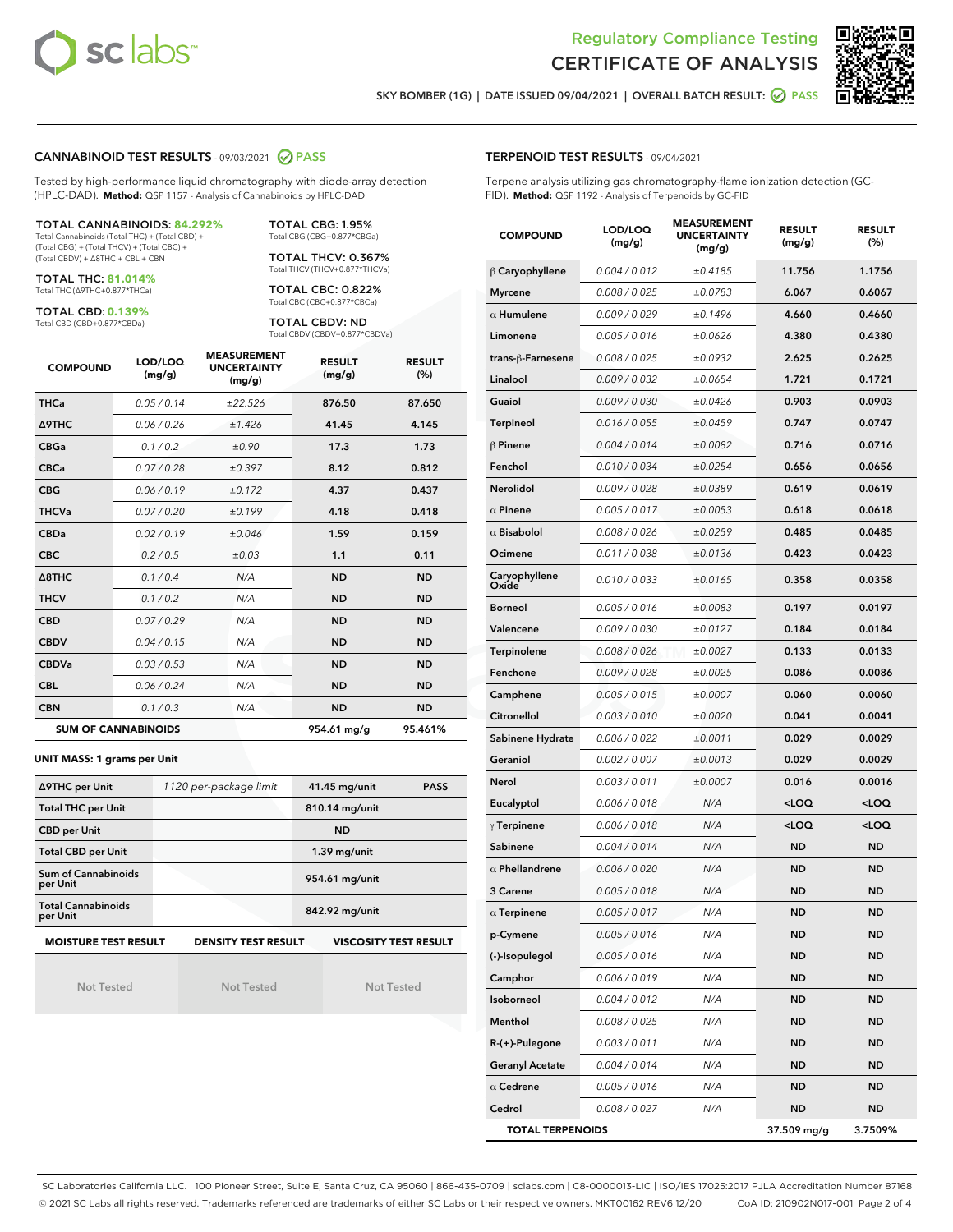



SKY BOMBER (1G) | DATE ISSUED 09/04/2021 | OVERALL BATCH RESULT: 2 PASS

## CATEGORY 1 PESTICIDE TEST RESULTS - 09/04/2021 2 PASS

Pesticide and plant growth regulator analysis utilizing high-performance liquid chromatography-mass spectrometry (HPLC-MS) or gas chromatography-mass spectrometry (GC-MS). \*GC-MS utilized where indicated. **Method:** QSP 1212 - Analysis of Pesticides and Mycotoxins by LC-MS or QSP 1213 - Analysis of Pesticides by GC-MS

| <b>COMPOUND</b>             | LOD/LOQ<br>$(\mu g/g)$ | <b>ACTION</b><br><b>LIMIT</b><br>$(\mu g/g)$ | <b>MEASUREMENT</b><br><b>UNCERTAINTY</b><br>$(\mu g/g)$ | <b>RESULT</b><br>$(\mu g/g)$ | <b>RESULT</b> |
|-----------------------------|------------------------|----------------------------------------------|---------------------------------------------------------|------------------------------|---------------|
| Aldicarb                    | 0.03/0.08              | $>$ LOD                                      | N/A                                                     | <b>ND</b>                    | <b>PASS</b>   |
| Carbofuran                  | 0.02 / 0.05            | $\ge$ LOD                                    | N/A                                                     | <b>ND</b>                    | <b>PASS</b>   |
| Chlordane*                  | 0.03/0.08              | $>$ LOD                                      | N/A                                                     | <b>ND</b>                    | <b>PASS</b>   |
| Chlorfenapyr*               | 0.03/0.10              | $\ge$ LOD                                    | N/A                                                     | <b>ND</b>                    | <b>PASS</b>   |
| Chlorpyrifos                | 0.02 / 0.06            | $\ge$ LOD                                    | N/A                                                     | <b>ND</b>                    | <b>PASS</b>   |
| Coumaphos                   | 0.02 / 0.07            | $\ge$ LOD                                    | N/A                                                     | <b>ND</b>                    | <b>PASS</b>   |
| Daminozide                  | 0.02 / 0.07            | $\ge$ LOD                                    | N/A                                                     | <b>ND</b>                    | <b>PASS</b>   |
| <b>DDVP</b><br>(Dichlorvos) | 0.03/0.09              | $\ge$ LOD                                    | N/A                                                     | <b>ND</b>                    | <b>PASS</b>   |
| <b>Dimethoate</b>           | 0.03 / 0.08            | $\ge$ LOD                                    | N/A                                                     | <b>ND</b>                    | <b>PASS</b>   |
| Ethoprop(hos)               | 0.03/0.10              | $\ge$ LOD                                    | N/A                                                     | <b>ND</b>                    | <b>PASS</b>   |
| Etofenprox                  | 0.02 / 0.06            | $\ge$ LOD                                    | N/A                                                     | <b>ND</b>                    | <b>PASS</b>   |
| Fenoxycarb                  | 0.03 / 0.08            | $\ge$ LOD                                    | N/A                                                     | <b>ND</b>                    | <b>PASS</b>   |
| Fipronil                    | 0.03/0.08              | $>$ LOD                                      | N/A                                                     | <b>ND</b>                    | <b>PASS</b>   |
| Imazalil                    | 0.02 / 0.06            | $\ge$ LOD                                    | N/A                                                     | <b>ND</b>                    | <b>PASS</b>   |
| Methiocarb                  | 0.02 / 0.07            | $\ge$ LOD                                    | N/A                                                     | <b>ND</b>                    | <b>PASS</b>   |
| Methyl<br>parathion         | 0.03/0.10              | $\ge$ LOD                                    | N/A                                                     | <b>ND</b>                    | <b>PASS</b>   |
| <b>Mevinphos</b>            | 0.03/0.09              | $\ge$ LOD                                    | N/A                                                     | <b>ND</b>                    | <b>PASS</b>   |
| Paclobutrazol               | 0.02 / 0.05            | $>$ LOD                                      | N/A                                                     | <b>ND</b>                    | <b>PASS</b>   |
| Propoxur                    | 0.03/0.09              | $\ge$ LOD                                    | N/A                                                     | <b>ND</b>                    | <b>PASS</b>   |
| Spiroxamine                 | 0.03 / 0.08            | $\ge$ LOD                                    | N/A                                                     | <b>ND</b>                    | <b>PASS</b>   |
| Thiacloprid                 | 0.03/0.10              | $\ge$ LOD                                    | N/A                                                     | <b>ND</b>                    | <b>PASS</b>   |

#### CATEGORY 2 PESTICIDE TEST RESULTS - 09/04/2021 @ PASS

| <b>COMPOUND</b>          | LOD/LOO<br>$(\mu g/g)$ | <b>ACTION</b><br>LIMIT<br>$(\mu g/g)$ | <b>MEASUREMENT</b><br><b>UNCERTAINTY</b><br>$(\mu g/g)$ | <b>RESULT</b><br>$(\mu g/g)$ | <b>RESULT</b> |  |
|--------------------------|------------------------|---------------------------------------|---------------------------------------------------------|------------------------------|---------------|--|
| Abamectin                | 0.03/0.10              | 0.1                                   | N/A                                                     | <b>ND</b>                    | <b>PASS</b>   |  |
| Acephate                 | 0.02/0.07              | 0.1                                   | N/A                                                     | <b>ND</b>                    | <b>PASS</b>   |  |
| Acequinocyl              | 0.02/0.07              | 0.1                                   | N/A                                                     | <b>ND</b>                    | <b>PASS</b>   |  |
| Acetamiprid              | 0.02 / 0.05            | 0.1                                   | N/A                                                     | <b>ND</b>                    | <b>PASS</b>   |  |
| Azoxystrobin             | 0.02/0.07              | 0.1                                   | N/A                                                     | <b>ND</b>                    | <b>PASS</b>   |  |
| <b>Bifenazate</b>        | 0.01 / 0.04            | 0.1                                   | N/A                                                     | <b>ND</b>                    | <b>PASS</b>   |  |
| <b>Bifenthrin</b>        | 0.02 / 0.05            | 3                                     | N/A                                                     | <b>ND</b>                    | <b>PASS</b>   |  |
| <b>Boscalid</b>          | 0.03/0.09              | 0.1                                   | N/A                                                     | <b>ND</b>                    | <b>PASS</b>   |  |
| Captan                   | 0.19/0.57              | 0.7                                   | N/A                                                     | <b>ND</b>                    | <b>PASS</b>   |  |
| Carbaryl                 | 0.02/0.06              | 0.5                                   | N/A                                                     | <b>ND</b>                    | <b>PASS</b>   |  |
| Chlorantranilip-<br>role | 0.04/0.12              | 10                                    | N/A                                                     | <b>ND</b>                    | <b>PASS</b>   |  |
| Clofentezine             | 0.03/0.09              | 0.1                                   | N/A                                                     | <b>ND</b>                    | <b>PASS</b>   |  |

| <b>CATEGORY 2 PESTICIDE TEST RESULTS</b> - 09/04/2021 continued |  |
|-----------------------------------------------------------------|--|
|-----------------------------------------------------------------|--|

| <b>COMPOUND</b>               | LOD/LOQ<br>(µg/g) | <b>ACTION</b><br>LIMIT<br>$(\mu g/g)$ | <b>MEASUREMENT</b><br><b>UNCERTAINTY</b><br>$(\mu g/g)$ | <b>RESULT</b><br>(µg/g) | <b>RESULT</b> |
|-------------------------------|-------------------|---------------------------------------|---------------------------------------------------------|-------------------------|---------------|
| Cyfluthrin                    | 0.12 / 0.38       | 2                                     | N/A                                                     | <b>ND</b>               | <b>PASS</b>   |
| Cypermethrin                  | 0.11 / 0.32       | $\mathcal{I}$                         | N/A                                                     | <b>ND</b>               | <b>PASS</b>   |
| Diazinon                      | 0.02 / 0.05       | 0.1                                   | N/A                                                     | <b>ND</b>               | <b>PASS</b>   |
| Dimethomorph                  | 0.03 / 0.09       | 2                                     | N/A                                                     | <b>ND</b>               | <b>PASS</b>   |
| Etoxazole                     | 0.02 / 0.06       | 0.1                                   | N/A                                                     | <b>ND</b>               | <b>PASS</b>   |
| Fenhexamid                    | 0.03 / 0.09       | 0.1                                   | N/A                                                     | <b>ND</b>               | <b>PASS</b>   |
| Fenpyroximate                 | 0.02 / 0.06       | 0.1                                   | N/A                                                     | <b>ND</b>               | <b>PASS</b>   |
| Flonicamid                    | 0.03 / 0.10       | 0.1                                   | N/A                                                     | <b>ND</b>               | <b>PASS</b>   |
| Fludioxonil                   | 0.03 / 0.10       | 0.1                                   | N/A                                                     | <b>ND</b>               | <b>PASS</b>   |
| Hexythiazox                   | 0.02 / 0.07       | 0.1                                   | N/A                                                     | <b>ND</b>               | <b>PASS</b>   |
| Imidacloprid                  | 0.04 / 0.11       | 5                                     | N/A                                                     | <b>ND</b>               | <b>PASS</b>   |
| Kresoxim-methyl               | 0.02 / 0.07       | 0.1                                   | N/A                                                     | <b>ND</b>               | <b>PASS</b>   |
| Malathion                     | 0.03 / 0.09       | 0.5                                   | N/A                                                     | <b>ND</b>               | <b>PASS</b>   |
| Metalaxyl                     | 0.02 / 0.07       | $\overline{c}$                        | N/A                                                     | <b>ND</b>               | <b>PASS</b>   |
| Methomyl                      | 0.03 / 0.10       | $\mathcal{I}$                         | N/A                                                     | <b>ND</b>               | <b>PASS</b>   |
| Myclobutanil                  | 0.03 / 0.09       | 0.1                                   | N/A                                                     | <b>ND</b>               | <b>PASS</b>   |
| Naled                         | 0.02 / 0.07       | 0.1                                   | N/A                                                     | <b>ND</b>               | <b>PASS</b>   |
| Oxamyl                        | 0.04 / 0.11       | 0.5                                   | N/A                                                     | <b>ND</b>               | <b>PASS</b>   |
| Pentachloronitro-<br>benzene* | 0.03/0.09         | 0.1                                   | N/A                                                     | <b>ND</b>               | <b>PASS</b>   |
| Permethrin                    | 0.04 / 0.12       | 0.5                                   | N/A                                                     | <b>ND</b>               | <b>PASS</b>   |
| Phosmet                       | 0.03 / 0.10       | 0.1                                   | N/A                                                     | <b>ND</b>               | <b>PASS</b>   |
| Piperonylbu-<br>toxide        | 0.02 / 0.07       | 3                                     | N/A                                                     | <b>ND</b>               | <b>PASS</b>   |
| Prallethrin                   | 0.03 / 0.08       | 0.1                                   | N/A                                                     | <b>ND</b>               | <b>PASS</b>   |
| Propiconazole                 | 0.02 / 0.07       | 0.1                                   | N/A                                                     | <b>ND</b>               | <b>PASS</b>   |
| Pyrethrins                    | 0.04 / 0.12       | 0.5                                   | N/A                                                     | <b>ND</b>               | <b>PASS</b>   |
| Pyridaben                     | 0.02 / 0.07       | 0.1                                   | N/A                                                     | <b>ND</b>               | <b>PASS</b>   |
| Spinetoram                    | 0.02 / 0.07       | 0.1                                   | N/A                                                     | <b>ND</b>               | <b>PASS</b>   |
| Spinosad                      | 0.02 / 0.07       | 0.1                                   | N/A                                                     | <b>ND</b>               | <b>PASS</b>   |
| Spiromesifen                  | 0.02 / 0.05       | 0.1                                   | N/A                                                     | <b>ND</b>               | <b>PASS</b>   |
| Spirotetramat                 | 0.02 / 0.06       | 0.1                                   | N/A                                                     | <b>ND</b>               | <b>PASS</b>   |
| Tebuconazole                  | 0.02 / 0.07       | 0.1                                   | N/A                                                     | <b>ND</b>               | <b>PASS</b>   |
| Thiamethoxam                  | 0.03 / 0.10       | 5                                     | N/A                                                     | <b>ND</b>               | <b>PASS</b>   |
| Trifloxystrobin               | 0.03 / 0.08       | 0.1                                   | N/A                                                     | <b>ND</b>               | <b>PASS</b>   |

SC Laboratories California LLC. | 100 Pioneer Street, Suite E, Santa Cruz, CA 95060 | 866-435-0709 | sclabs.com | C8-0000013-LIC | ISO/IES 17025:2017 PJLA Accreditation Number 87168 © 2021 SC Labs all rights reserved. Trademarks referenced are trademarks of either SC Labs or their respective owners. MKT00162 REV6 12/20 CoA ID: 210902N017-001 Page 3 of 4